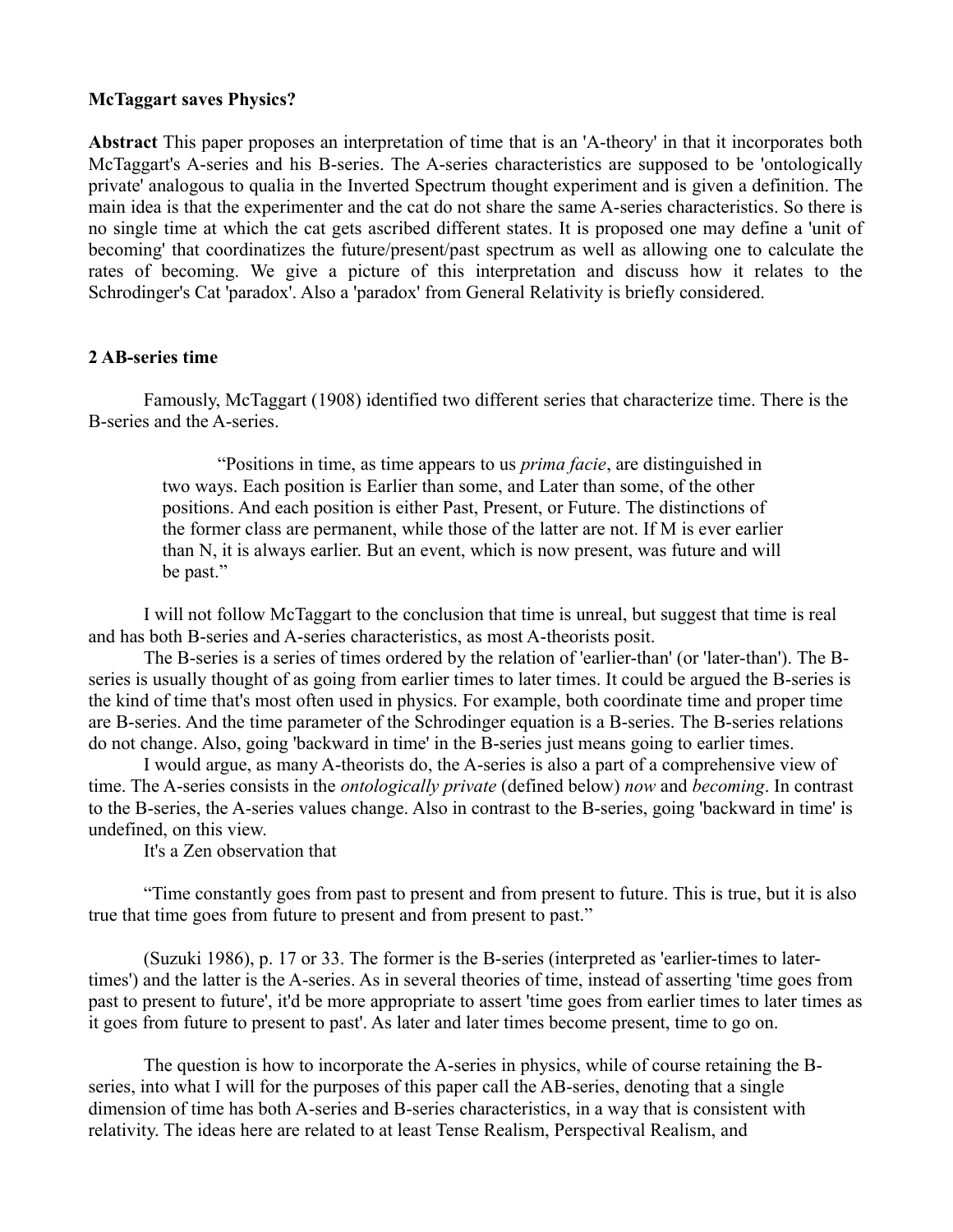Fragmentalism, (Hare 2010), (Fine 2005) see also e.g. (Markosian 2013), (Roberts 2015), (Carr 2013), (Rovelli 2018), (Miller 2005). The idea will be to add to each system a 'now' and a 'becoming' (of the A-series) that is 'ontologically private' to that system, while retaining the ontologically public B-series interrelations already in wide use in physics. [refs.] These are 'private' now's, so, presumably, the apparent 'universal now' that humans live in on earth results from some kind of averaging function over the more-or-less local or ubiquitous private nows. [refs.]

#### **3 Ontological privacy**

An ontologically private parameter may be defined as one that takes on a definite value when a system S specifies its own ontic state, but does not take on a definite value when a *different* system S' specifies S's ontic state. This could be because, for S', 1. S has no such parameter, 2. S has such a parameter but it does not have a definite value, or 3. there is a parameter and it has a definite value but it is not known or knowable, for some reason, as might be appropriate in Qbism, though to be sure it is the ontological questions that concern us here. It is easy to write these definitions in mathematical notation.

#### **4 Panpsychism**

I am conscious, and this is certain to a degree even greater than the certainty that there are physical laws. But there is, in one sense, nothing special about my composition—I'm made of electrons and quarks etc. Thus there is good reason to think that the basic elements that make up my brain are accompanied by the basic elements of subjective experience—qualia. One is lead to the hypothesis that an electron is accompanied by a quale—a subjective experience—for example, the color green. Perhaps a muon is accompanied by a blue quale. There's been an amount written about this and surrounding ideas but the basic idea is clear enough and is called (dualist) Panpsychism. (Stanford 2017). (Other correlates to qualia such as complexity could be entertained.)

'Ontological privacy' in the sense of the above is basically what happens with the Inverted Spectrum, familiar from the philosophy of mind (Stanford, 2018). Suppose Alice looks at the leaves on a tree and she experiences the color green. She cannot know, in some ontological sense, that if her friend Bob looks at the same leaves he experiences the same (color) quality.

Now suppose they look at a color circle. Alice's color spectrum does not determine Bob's color spectrum, for Alice. Bob could have a systematically 'opposite' color experience. Indeed, it may be that Alice has a single definite spectrum, whereas Bob's spectrum can *vary* over a wide range of spectrums or even other possibilities, for Alice. Alice's (qualitative) experience while looking at the leaves, in some ontological sense, leaves Bob's experience without a definite value (for Alice), and therefore this color-parameter is 'ontologically private'.

The theory of time explored in this paper posits that the A-series characteristics of time are similarly ontologically private. A consequence is that Alice's '*now*' does not determine when Bob's '*now*' is.

One desires ontological parsimony. There is no experiment Alice can do to determine Bob's qualia. So those kinds of experiments should not be in the ontology.

#### **5 Definitions and rates**

Mathematicians were taking square roots of positive numbers, e.g. finding x in the equation  $x^2 =$ 1. But one wanted to generalize to equations like  $x^2 = -1$ . There was no real number that did it, so to a real number mathematicians added a non-real parameter *i.* That is, *i* is a kind of standardized place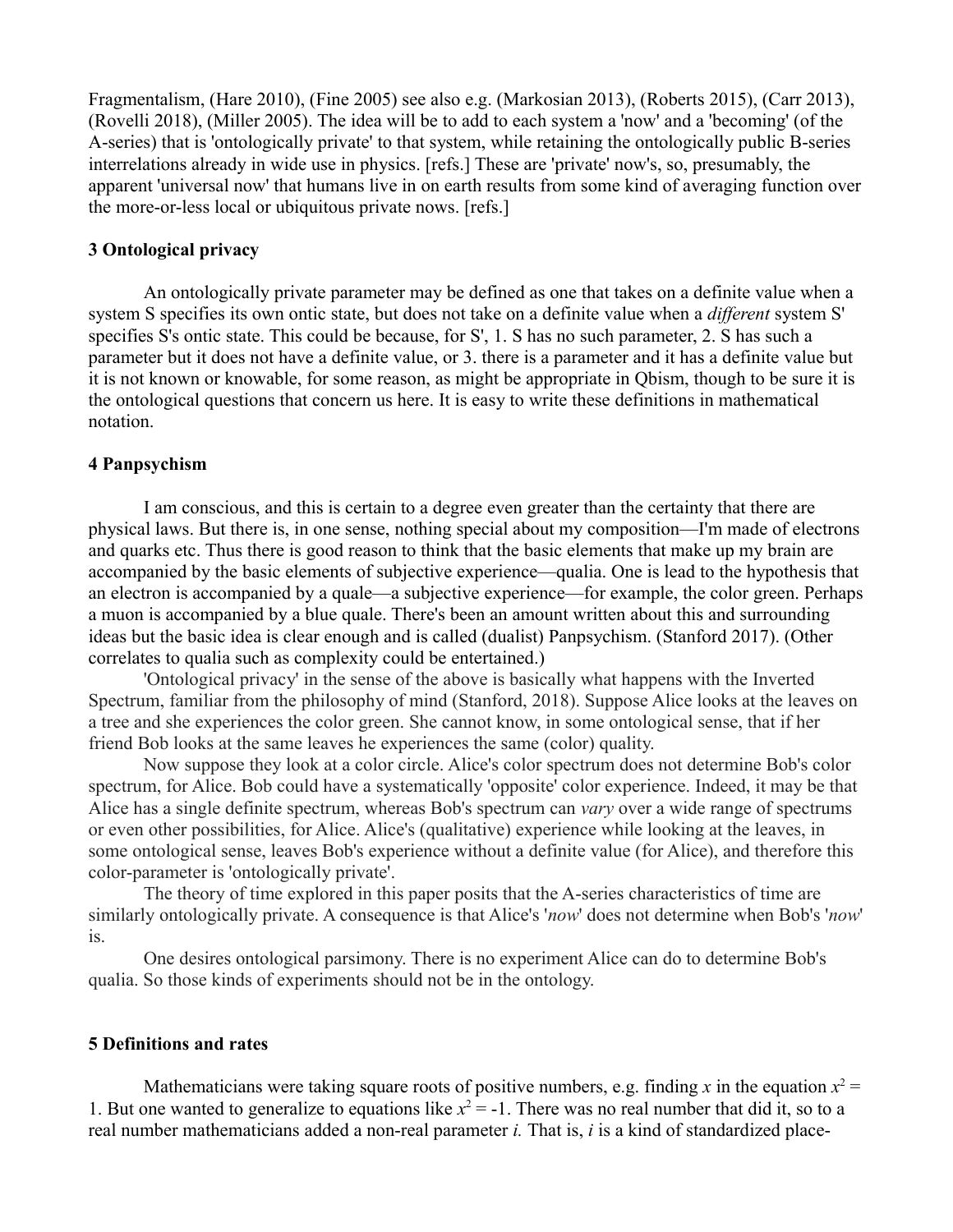holder for a would-be root, whatever kind of creature that is.

One thing to try is start with a parameter *t* whose unit is change in B-series 'indexical' time, for example seconds. Add a parameter τ whose unit is not an interval in B-series clock time. In AB-theory, τ is part of the A-series, and "e" will be a unit of what temporal becoming is like per second, as a kind of standardized place holder, whatever kind of creature it is. Let  $\tau$  be the future-present-past spectrum. e coordinatizes τ.

Define an *indexical clock* to be a clock that's not accelerating, has relative velocity 0, and is spatially local, to a centered inertial reference frame, all in terms of a B-series.

# Define

1 *e* is what becoming is like for 1 second of indexical clock time

If becoming is indeed phenomenal in the way that qualia are, then it *must* be 'defined' or 'referred to' in this curious 'what it is like' way, on salient views. [refs. ] E.g. a green quale is defined as 'what it is like' to experience green. The necessity of doing this has to do with their ineffability. *e* can be well-defined across systems. 1 second is well-defined across systems such as Alice and a protozoan, even though the protozoan doesn't have the mental capacities Alice does. It's plausible that it's the same way with 1 *e* of A-series time.

Suppose one just ran marathon, for some reason. Under this condition, it might be that the Bseries seems to go by the A-series faster, or slower, than usual. But this just amounts to a recoordinatization of the relations between B and A. Just the way one can re-define seconds to be longer or shorter than the usual seconds, one can re-define *e*s to be further or closer into the future than the usual *e*s. The physically significant stuff should be invariant under these changes.

# Define

1 sec./*e* = d(Alice's B-series)/d(Alice's A-series)

is the change in 1 second of indexical clock time per change in *e*. For example, the position of a particle at 1 sec. *later than*  $t = 0$  is also 1 *e* closer to the present from the future (or further into the past).

Consider the rate  $r = 2$  sec./*e*. This can be interpreted as meaning there are 2 seconds of indexical clock time per unit of becoming. Presumably, the 2 seconds are in a series. That would seem to imply that, for 1 *e*, 2 seconds go by, so earlier-to-later relations would appear to go by faster.

Let the rate *r* be in units of sec./*e*. The general idea is

- $r > 1$  B-series time appears sped up (earlier-times to later-times appear to be going by faster than normal)
- $r = 1$  the change in B-series information per change in A-series information is given by 1 second of indexical clock time per unit *e* of becoming. This unit *e* is assumed to be invariant across all panpsychist systems, the way 1 second of indexical clock time is invariant across such systems as Alice and a protozoan.
- $0 < r < 1$  B-series time appears slowed down, as in relativistic dilation between Alice's B-series and Bob's B-series, according to either Alice or Bob
- $r = 0$  B-series time appears stopped (but the appearance goes on)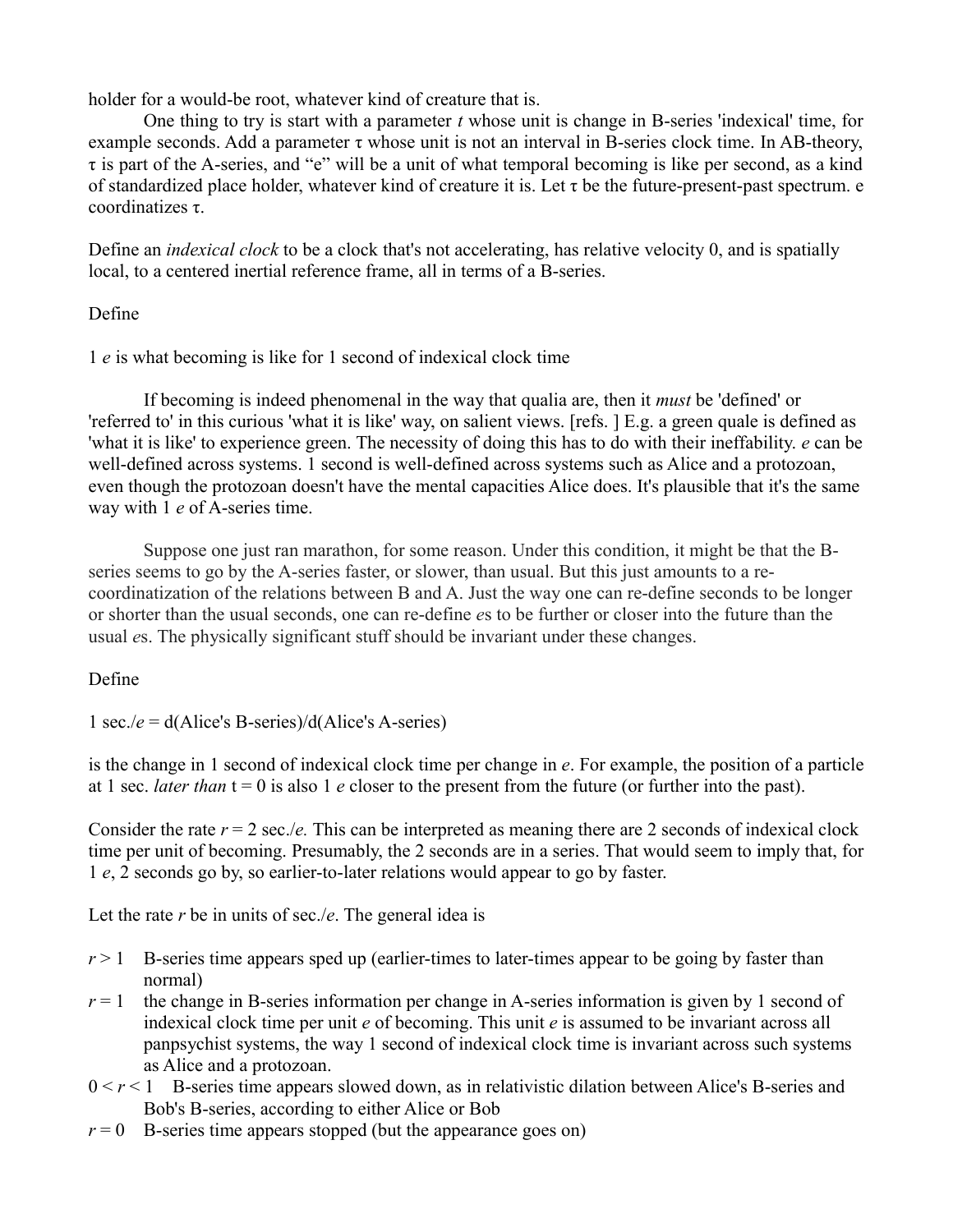*r* < 0 one appears (from *future* to *now* to *past*) to be going backward in B-series time, e.g. timereversal

One may define  $dr/de$ .  $e^2$  would have something to do with the rate of becoming accelerating.  $e^{-2}$  would be something like *"*per unit of becoming, per unit of becoming".

# **6 Picture of AB-series time**

One doesn't need to suppose the present is a single infinitesimally small point centered at, for example,  $\tau = 0$ . For each  $\tau$  there could be a degree of 'existence' or 'actuality' or 'presentness'  $p = p(\tau)$ , so the *now* is spread out in A-series time somewhat. (Smith, 2010). One attractive example is for p some Gaussian function of  $\tau$  (in a centered world). Also non-symmetric functions. A place on  $\tau$  is thus assigned a degree of existence/actuality/presentness  $p(\tau)$ , and there's no reason to make the assumption that the present is at  $\tau = 0$  only (in the obvious coordinatization). The growing-block theorist supposes the past is real, which might be defined as  $p(\tau) = 1$  for  $\tau < 0$  and  $\tau = 0$ , for a particular system. The block theorist would have  $p(\tau) = 1$  for all  $\tau$ . The presentist (like me) has  $p(\tau) > 0$  on the support of  $\tau$ .

This is the model



t 1 is earlier than t 2 which is earlier than t 3... The earlier-times to later-times timeline stays in one ordering (of one kind or another), but the whole timeline moves from future to present to past, with the present staying put. (The present does not 'move up the B-series' as in some spotlight theories because ipso facto the presents wouldn't be ontologically privileged.) As later and later B-series times become present, time goes on.

Time-reversal goes as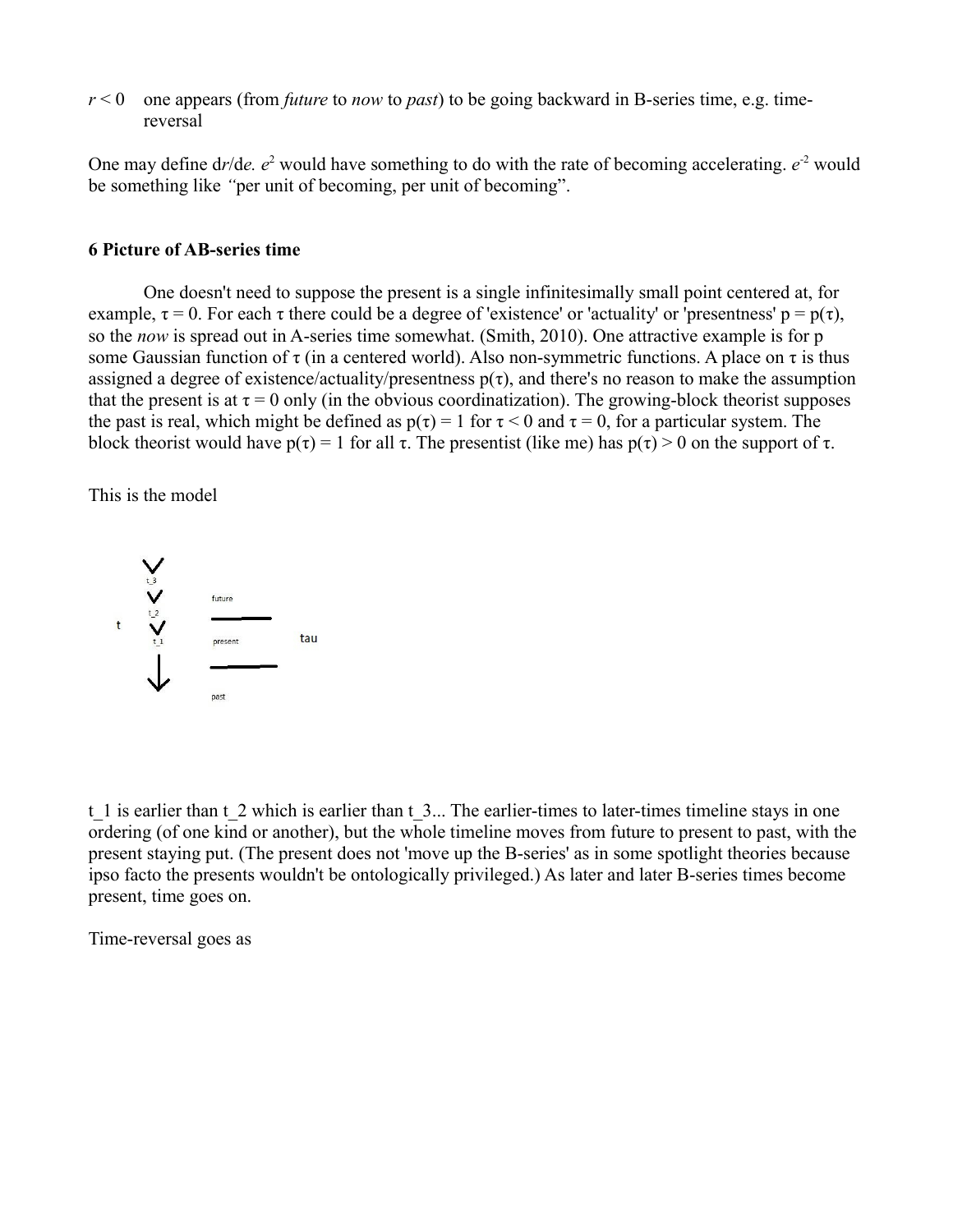

t 3 and then an earlier time t 2 and then an even earlier time t 1 become from Alice's future to her present and then to her past. As earlier and earlier times become present to her, time appears to be going in reverse. Time-reversal invariance obtains only for a B-series, on this view. Time-reversal for an A-series is undefined. There's no unit of going from past to future defined in the A-series.

## **7 McTaggart saves Schrodinger's Cat?**

We ask the question of how McTaggart's insights might apply to Schrodinger's Cat.

**A.** The Schrodinger's Cat paradox is fascinating here. (I will assume the reader is already familiar with the paradox.) Suppose the experimenter is Alice. At some point (time) during the experiment, Alice has it that the cat's state is a superposition (in obvious notation)  $psi = [meoving > + [purring >].$  Yet at that time the cat has it that it is definitely in one or the other states 'meowing' or 'purring', and not in the superposition psi. What's going on?

The problem from the perspective of the AB-theory is that we assumed the A-series of the cat is the same as the A-series of Alice. Suppose that Alice has a 'now' and at this particular 'now' her clock reads 7:10 pm. This is 7 hrs and 10 min *later* than noon, which is the B-series information. Yet the 'nows' of Alice and the cat are taken to be ontologically private. Therefore the 'now' of Alice does not determine (fix) the 'now' of the cat (according to Alice). Therefore Alice cannot determine when the 'now' of the cat is. The cat's 'now' need not temporally line up with Alice's 'now' analogous to the case of qualia in the Inverted Spectrum and the ontology ought reflect that. This is so from the beginning of the experiment (when she closes the box) until the end of the experiment (when she opens the box).

But if, during the experiment, Alice and the cat never are in a shared present, or 'now', then there is never a *single time* at which the cat gets ascribed different states.

I will explore two more ideas.

**B.** In addition to defining functions f of time and space,  $(1, 3) = (t, x^3)$ , as in Minkowski spacetime, one is now free to define functions h of the A-series, B-series, and space,  $(1, 1, 3) = (\tau, t, x^3)$  in a new kind of AB-spacetime. These are functions of how *far* something is in the future, τ, how much *later* than clock time  $t = 0$  it is, and the three space dimensions  $x^3$ . This is not a theory of two time dimensions, but a theory of one time dimension, for Alice, that is characterized by two different but